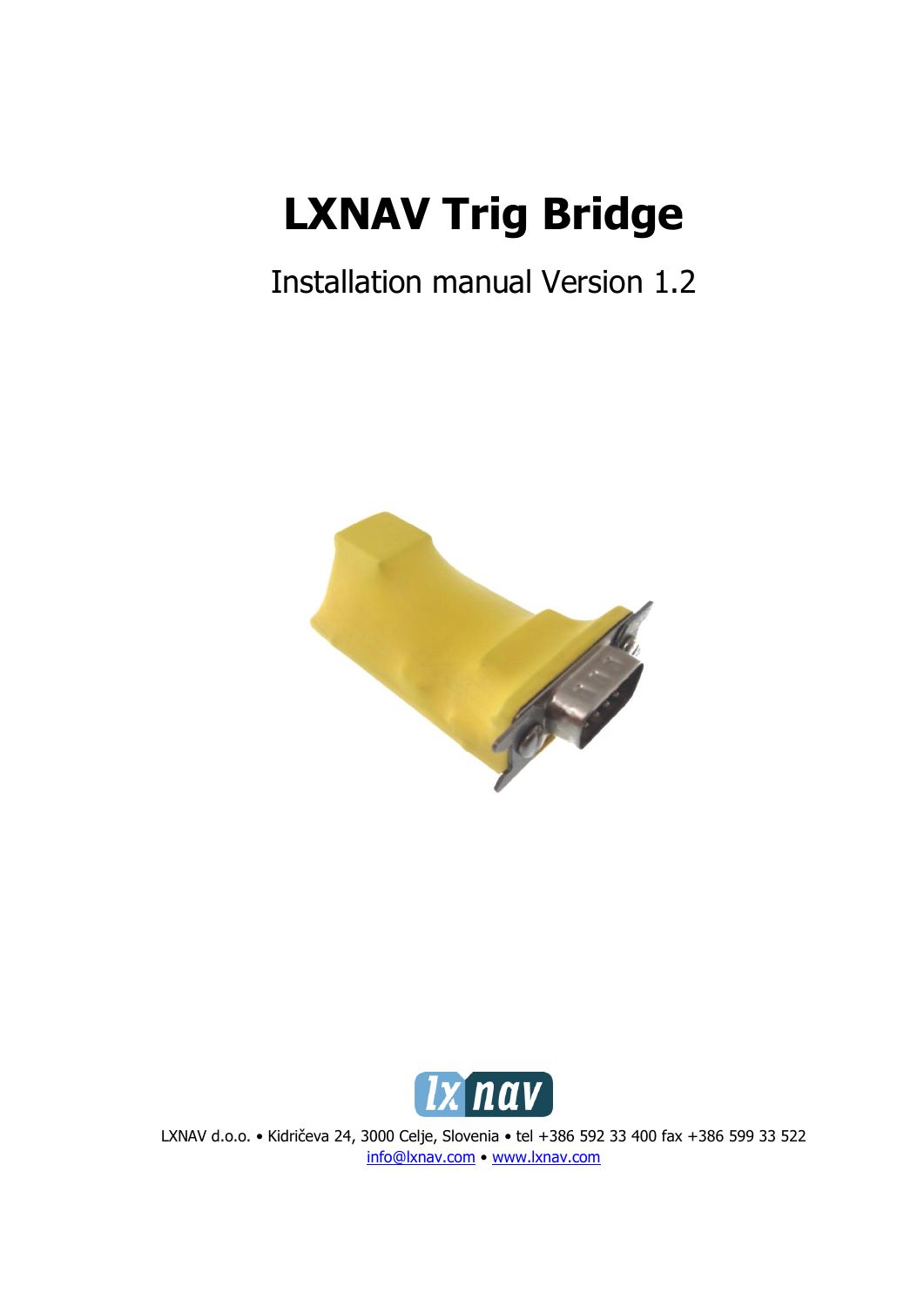|  | 2.1              |  |  |  |  |  |  |
|--|------------------|--|--|--|--|--|--|
|  | 2.2 <sub>2</sub> |  |  |  |  |  |  |
|  | 2.3              |  |  |  |  |  |  |
|  | 2.4              |  |  |  |  |  |  |
|  |                  |  |  |  |  |  |  |
|  |                  |  |  |  |  |  |  |
|  |                  |  |  |  |  |  |  |
|  |                  |  |  |  |  |  |  |
|  |                  |  |  |  |  |  |  |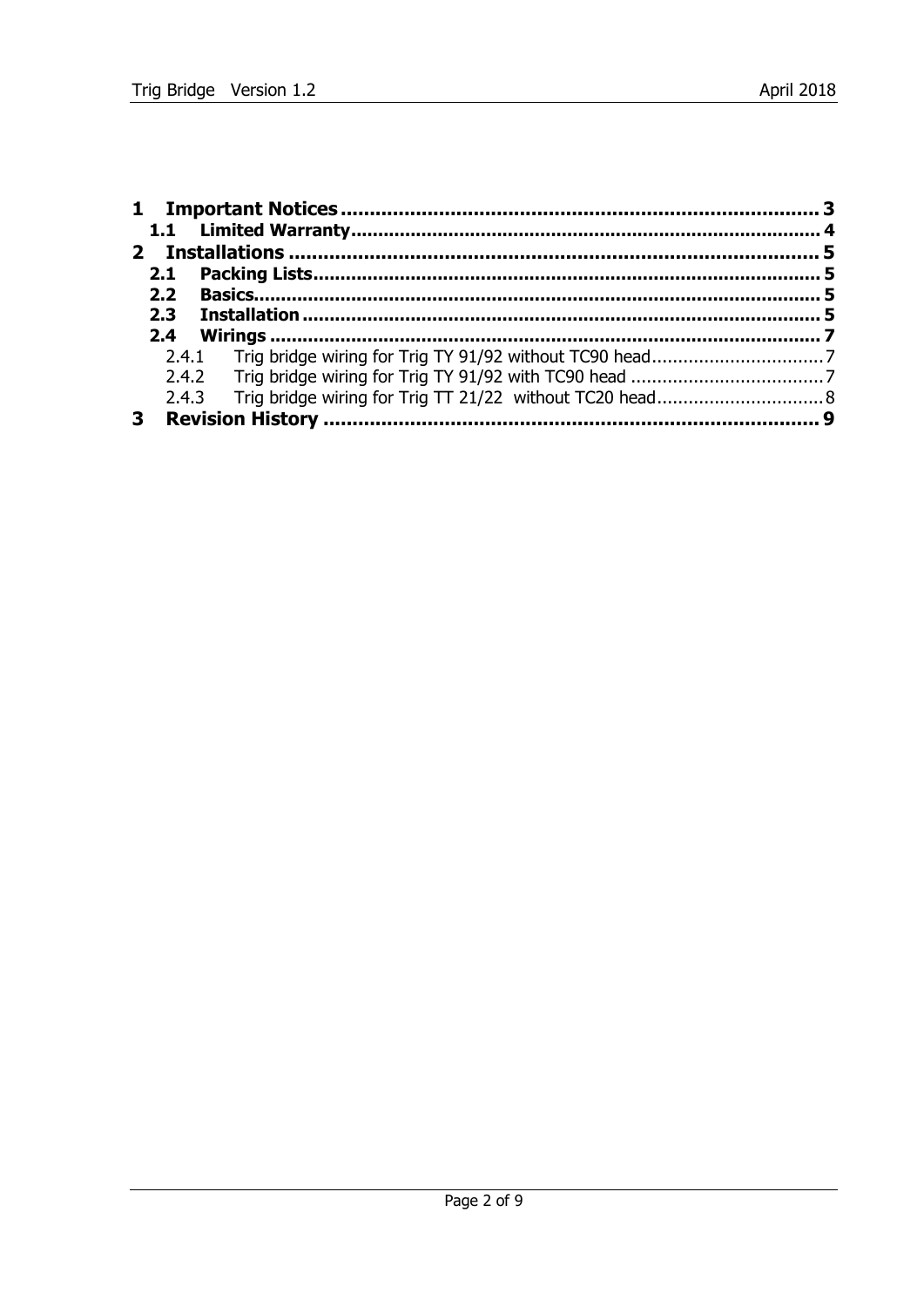#### <span id="page-2-0"></span>**1 Important Notices**

Information in this document is subject to change without notice. LXNAV reserves the right to change or improve their products and to make changes in the content of this material without obligation to notify any person or organisation of such changes or improvements.



A Yellow triangle is shown for parts of the manual which should be read very carefully and are important for operating the system.



Notes with a red triangle describe procedures which are critical and may result in loss of data or any other critical situation.



A bulb icon is shown when a useful hint is provided to the reader.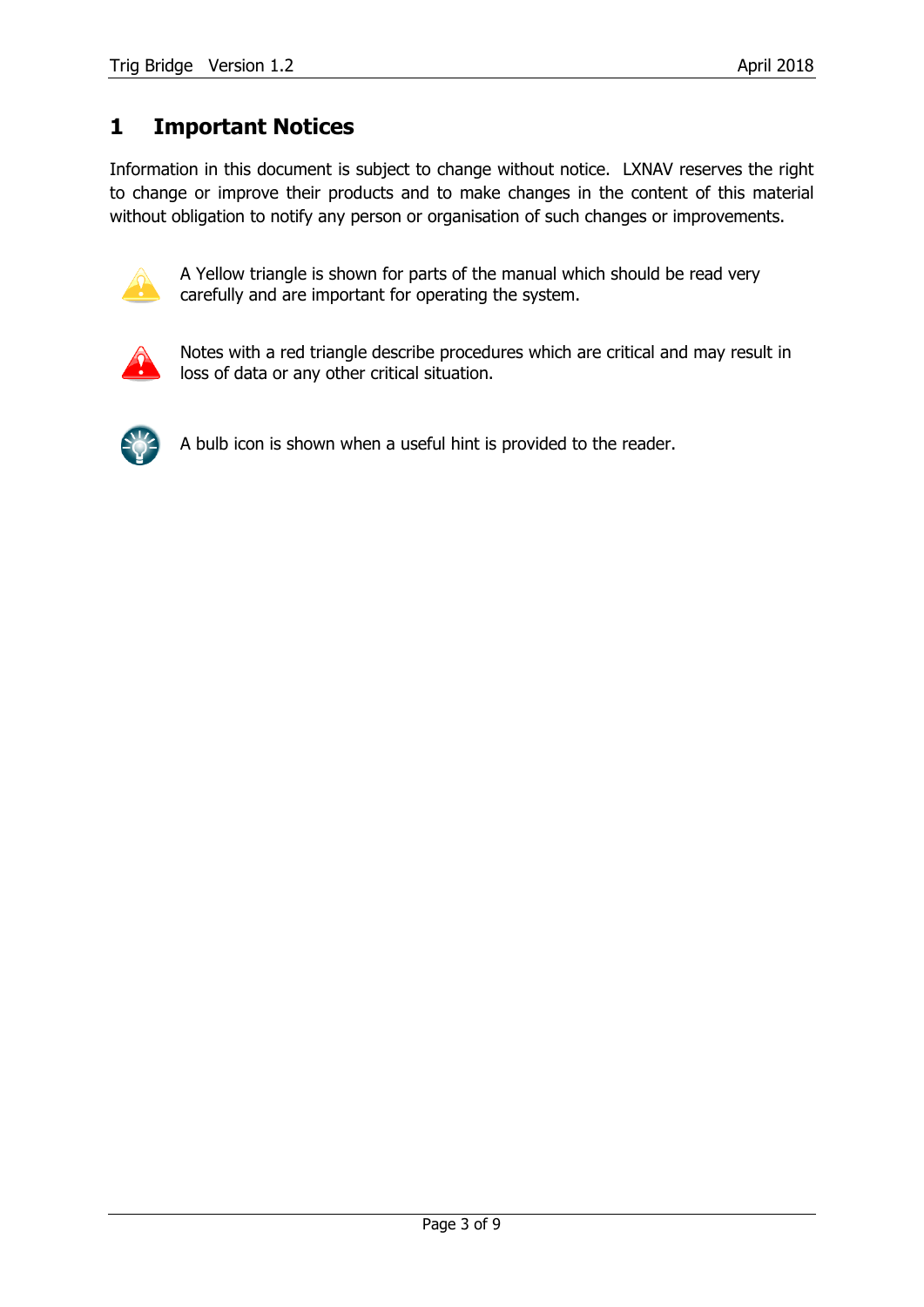#### <span id="page-3-0"></span>**1.1 Limited Warranty**

This LXNAV product is warranted to be free from defects in materials or workmanship for two years from the date of purchase. Within this period, LXNAV will, at its sole discretion, repair or replace any components that fail in normal use. Such repairs or replacement will be made at no charge to the customer for parts and labour, provided that the customer shall be responsible for any transportation cost. This warranty does not cover failures due to abuse, misuse, accident, or unauthorised alterations or repairs.

THE WARRANTIES AND REMEDIES CONTAINED HEREIN ARE EXCLUSIVE AND IN LIEU OF ALL OTHER WARRANTIES EXPRESSED OR IMPLIED OR STATUTORY, INCLUDING ANY LIABILITY ARISING UNDER ANY WARRANTY OF MERCHANTABILITY OR FITNESS FOR A PARTICULAR PURPOSE, STATUTORY OR OTHERWISE. THIS WARRANTY GIVES YOU SPECIFIC LEGAL RIGHTS, WHICH MAY VARY FROM STATE TO STATE.

IN NO EVENT SHALL LXNAV BE LIABLE FOR ANY INCIDENTAL, SPECIAL, INDIRECT OR CONSEQUENTIAL DAMAGES, WHETHER RESULTING FROM THE USE, MISUSE, OR INABILITY TO USE THIS PRODUCT OR FROM DEFECTS IN THE PRODUCT. Some states do not allow the exclusion of incidental or consequential damages, so the above limitations may not apply to you. LXNAV retains the exclusive right to repair or replace the unit or software, or to offer a full refund of the purchase price, at its sole discretion. SUCH REMEDY SHALL BE YOUR SOLE AND EXCLUSIVE REMEDY FOR ANY BREACH OF WARRANTY.

To obtain warranty service, contact your local LXNAV dealer or contact LXNAV directly.

March 2017 COMPUTER COMPANY CONTROLLY MARK All rights reserved.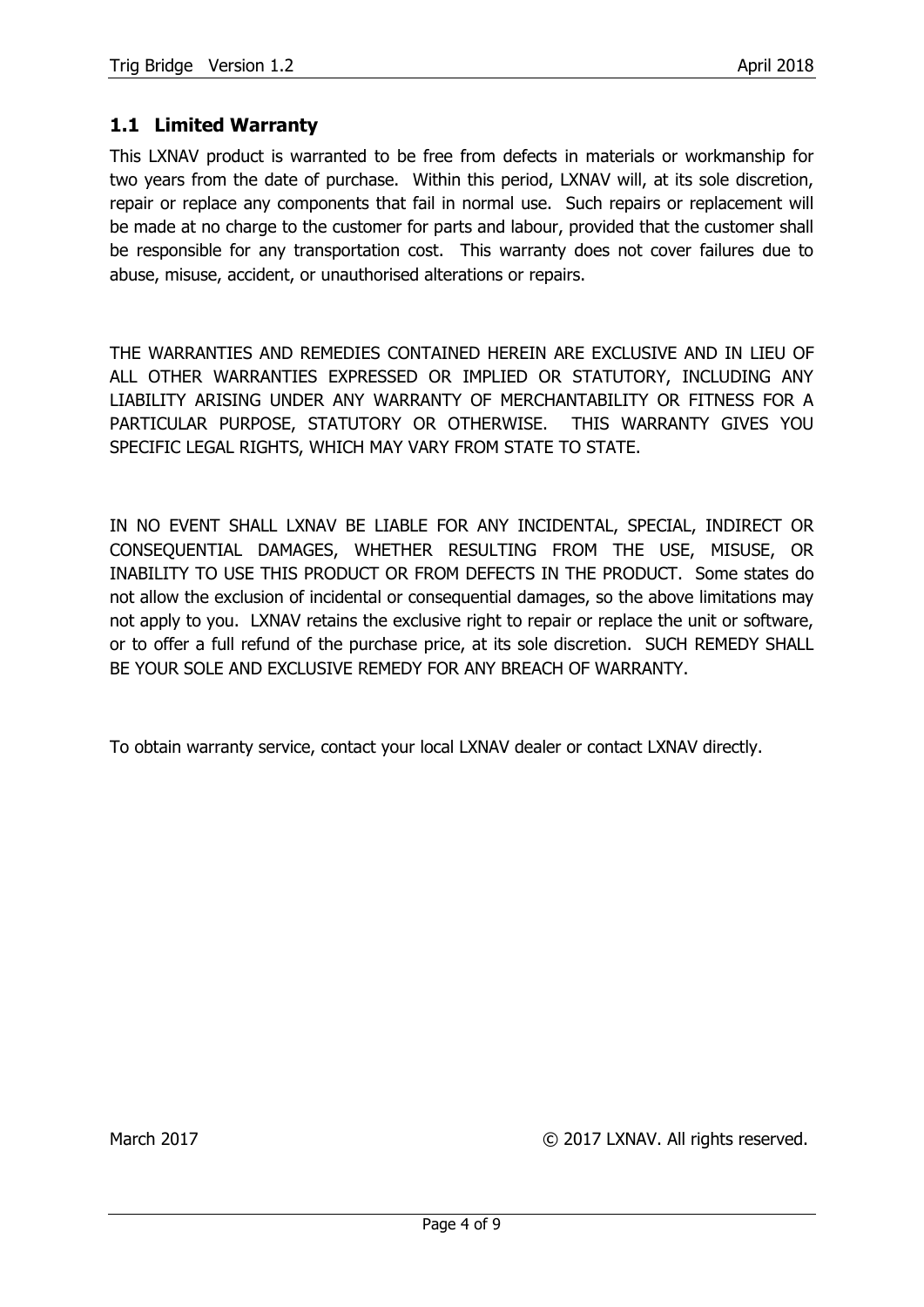#### <span id="page-4-0"></span>**2 Installations**

#### <span id="page-4-1"></span>**2.1 Packing Lists**

- Trig bridge
- <span id="page-4-2"></span>Pair of spring locks for RS485 splitter

#### **2.2 Basics**

LXNAV Trig bridge connects Trig TY 91/92 radio or TT 21/22 transponder directly to LX 485 bus. Although it is on both sides RS485 communication, this one makes them compatible with converting different bus speeds. Bridge is connected to the LX 485 bus through a RS485 splitter with DB9 connector. Splitter is not part of package. If you don't have spare port on your RS485 splitter you must order another 485 splitter.

#### <span id="page-4-3"></span>**2.3 Installation**

The RS485 splitter needs a small modification before the Trig Bridge can be fitted. It is necessary to remove two HEX screws, where the Bridge is to be connected and replace with the two spring locks that are in package.



After that small modification, fixing the Trig Bridge to the RS485 splitter will be very easy.

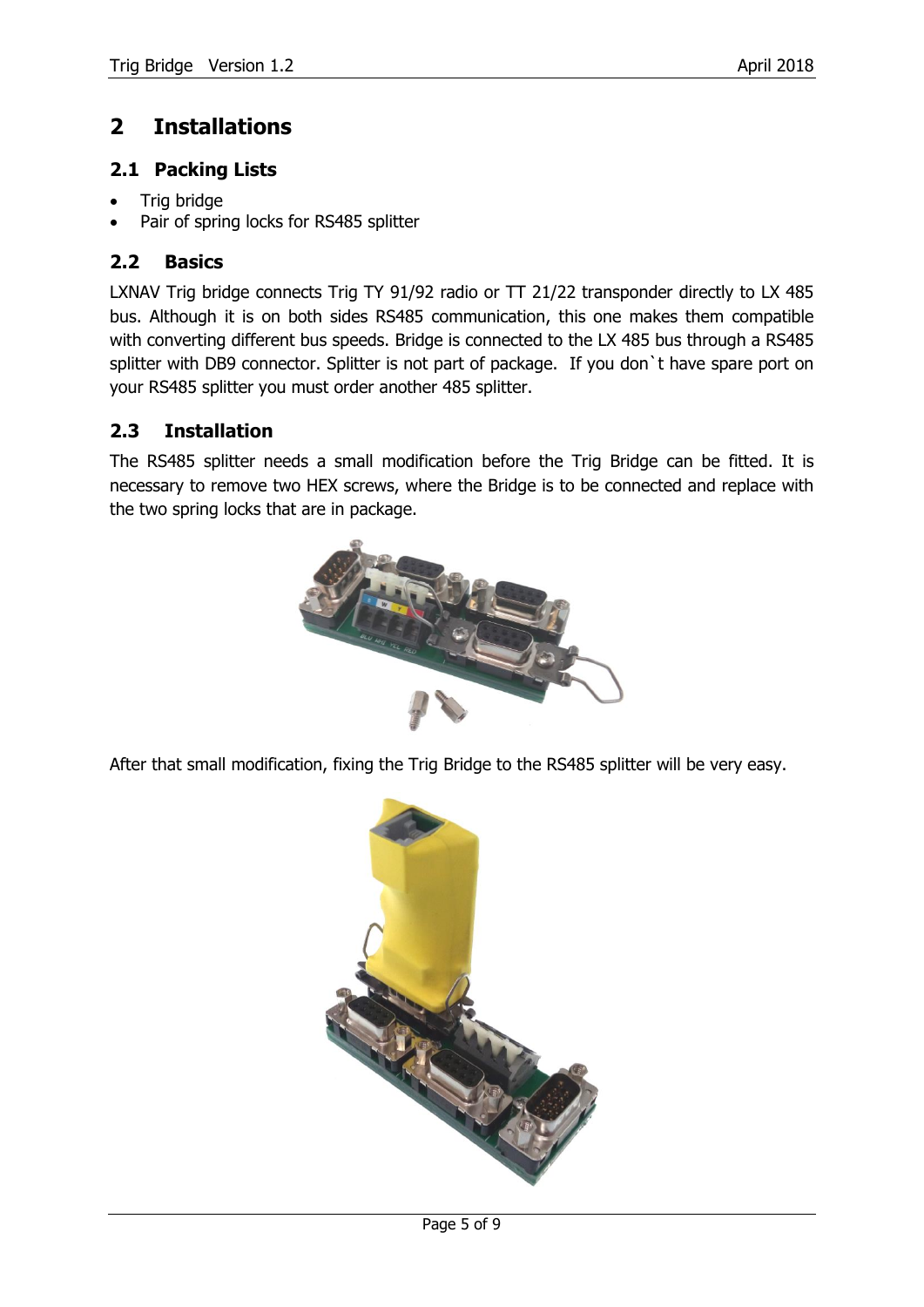On the back side of the Bridge is a RJ12 connector with RS485 output for Trig radio or transponder. 12 V output from bridge can be only used for powering up small devices, do not power radio over this pin, it cannot supply such load. You can burn bridge or maybe even main instrument over which is powered.



Pin numbers

| <b>Pin number</b> | <b>Description</b>                                                |
|-------------------|-------------------------------------------------------------------|
|                   | 12V DC out, low current supply (do not power radio over this pin) |
| 7                 | <b>RS485-B</b>                                                    |
| з                 | <b>RS485-A</b>                                                    |
| 4                 | Do not connect                                                    |
| 5                 | Do not connect                                                    |
| 6                 | Ground                                                            |

Minimum firmware versions for communication between Trig radio or transponder and LX Trig Bridge.

| <b>Device</b> | <b>Minimum firmware version</b>                                           |
|---------------|---------------------------------------------------------------------------|
| TY 91/92      | V1.5                                                                      |
| <b>TC90</b>   | V1.4                                                                      |
| TT 21/22      | No minimum version required, but TC20 should not be used at the same time |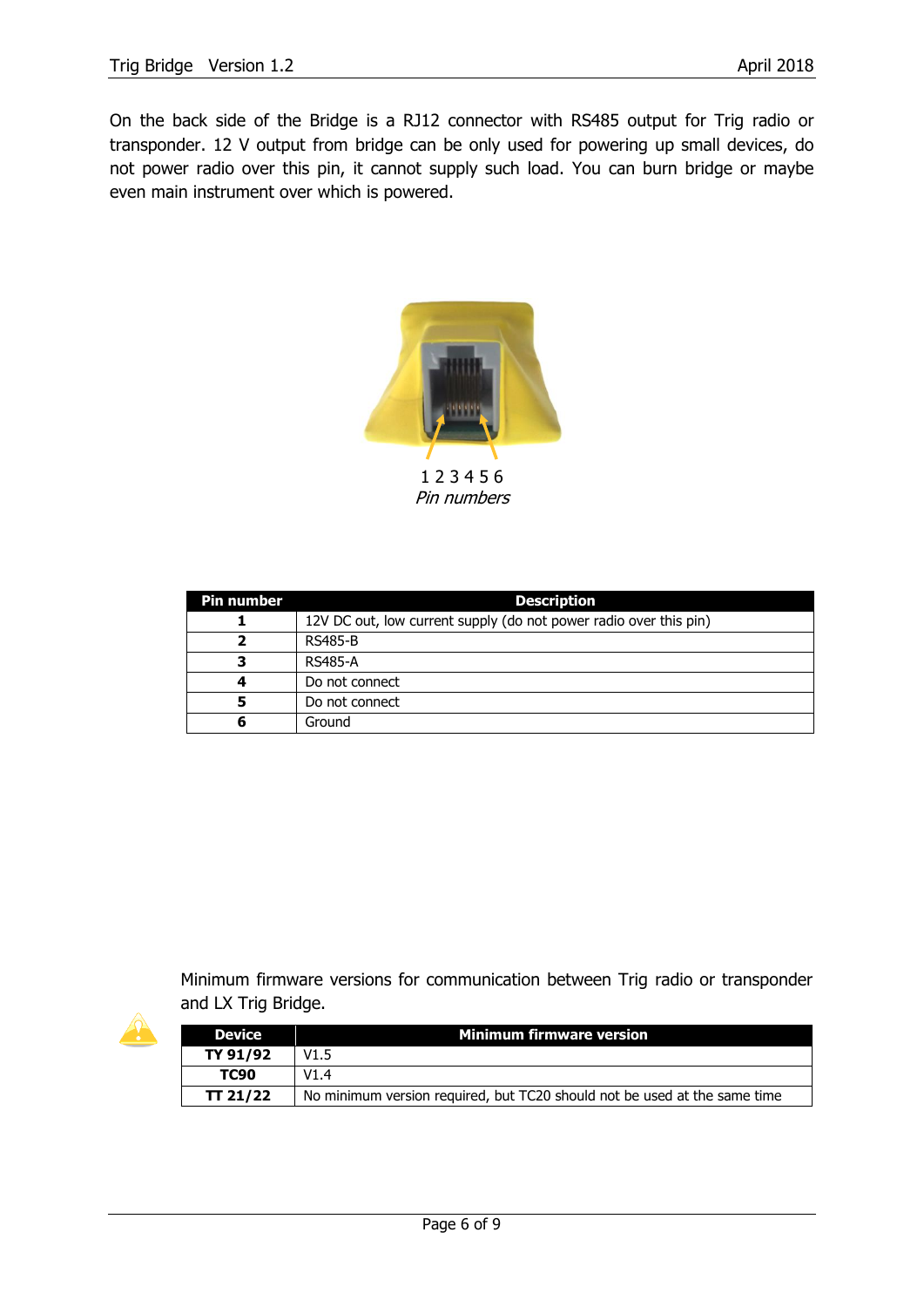#### <span id="page-6-0"></span>**2.4 Wirings**

The wiring diagrams show the minimum required connection for communication between a LXNAV instrument and a Trig radio. The user should check the manual of the connected device for any further information. Radios and transponders without control head are in permanent ON mode. As soon as power is supplied, radio or transponder will power up. When control head is connected to Trig device, power depends on power button.

#### <span id="page-6-1"></span>**2.4.1 Trig bridge wiring for Trig TY 91/92 without TC90 head**



#### <span id="page-6-2"></span>**2.4.2 Trig bridge wiring for Trig TY 91/92 with TC90 head**





Complete cable for Trig Bridge can be bought from LXNAV, where are connectors for Trig radio and control head. Beside this there are left cables for PTT, microphone, speaker and power supply.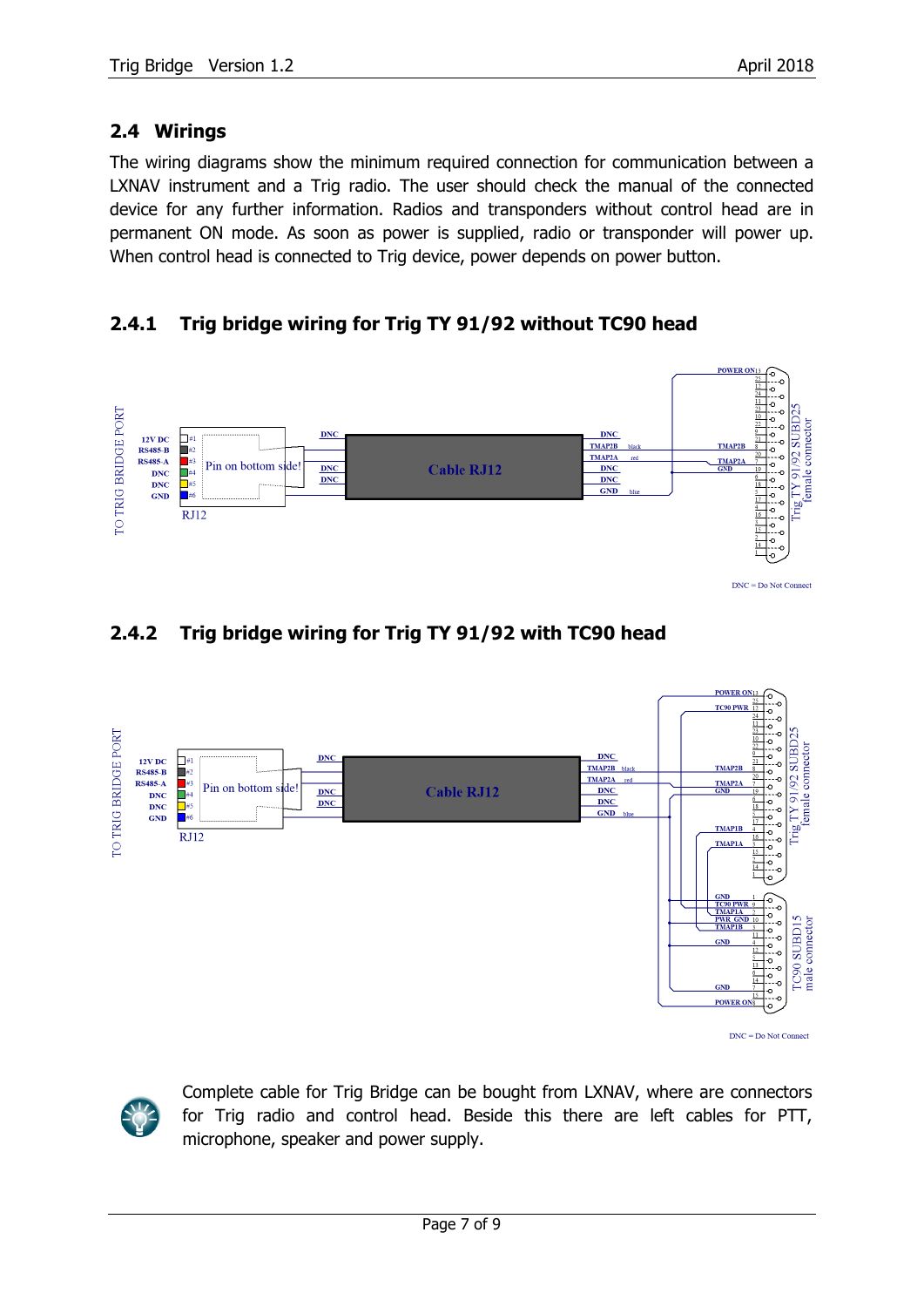

Trig TY91 can work only with one radio head.

#### <span id="page-7-0"></span>**2.4.3 Trig bridge wiring for Trig TT 21/22 without TC20 head**





Transponder TT 21/22 can be only used with one external device at the same time. Whether with LX Trig Bridge or with TC20 control head. In any other way there can be data collision on communication bus. The connection between TT and Trig bridge is not certified!